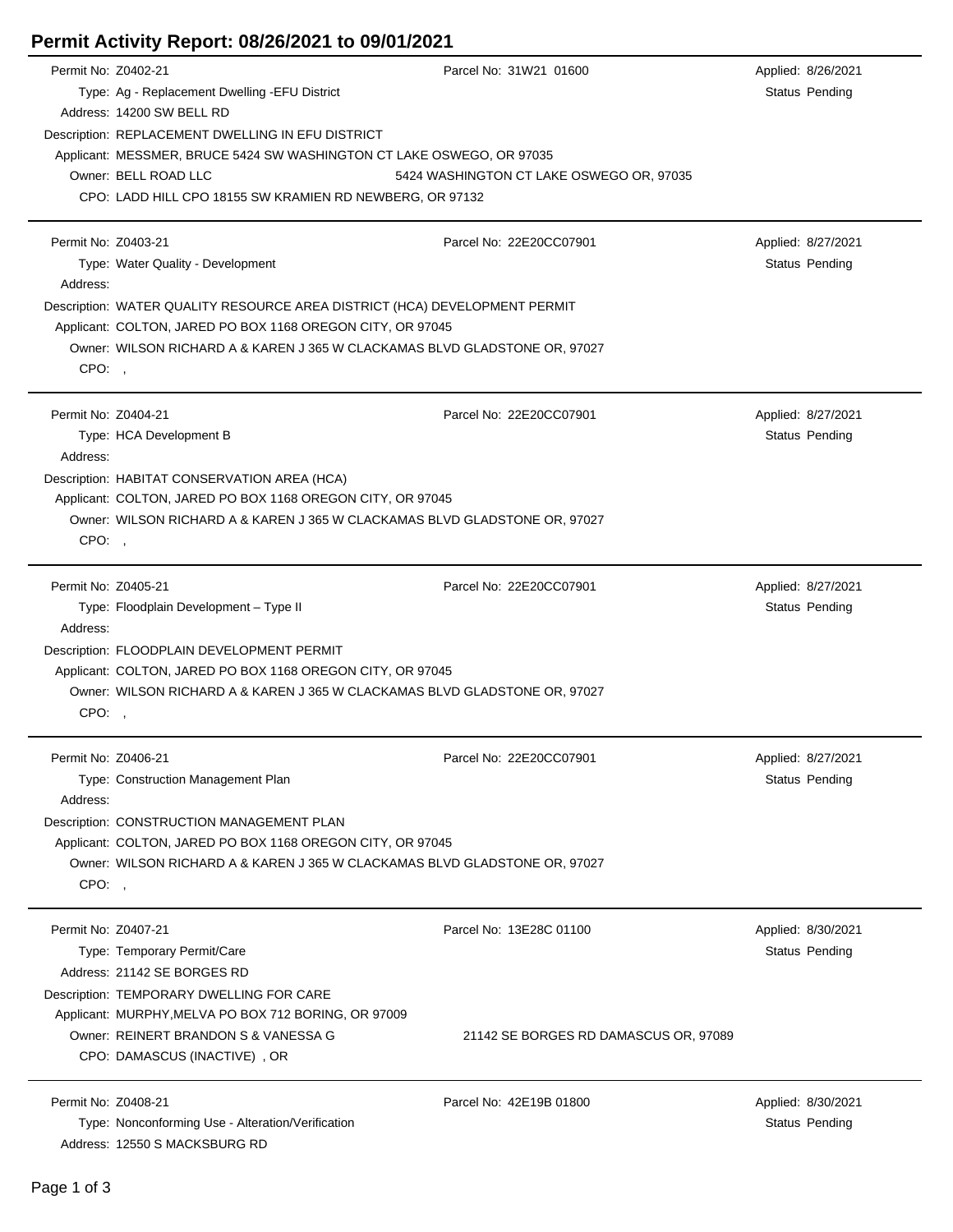## **Permit Activity Report: 08/26/2021 to 09/01/2021**

|                                          | Description: NONCONFORMING USE<br>Applicant: JOHANSEN, MATTHEW 23740 SW GRAHAMS FERRY RD SHERWOOD, OR 97140<br>Owner: CHRISTENSEN BRIAN 12550 S MACKSBURG RD CANBY OR, 97013<br>CPO: MOLALLA CPO 14400 S MACKSBURG RD MOLALLA, OR 97038                                  |                         |                                      |
|------------------------------------------|--------------------------------------------------------------------------------------------------------------------------------------------------------------------------------------------------------------------------------------------------------------------------|-------------------------|--------------------------------------|
| Permit No: Z0409-21                      | Type: Ag - Replacement Dwelling - EFU District<br>Address: 29200 S NEEDY RD<br>Description: REPLACEMENT DWELLING<br>Applicant: PATTERSON, MIKE 1078 N GRANT ST CANBY, OR 97013<br>Owner: PATTERSON MIKE<br>PO BOX 387 CANBY OR, 97013<br>CPO: SOUTH CANBY (INACTIVE), OR | Parcel No: 41E33 00501  | Applied: 8/30/2021<br>Status Pending |
| Permit No: Z0410-21                      | Type: Home Occupation<br>Address: 34283 SE COLORADO RD<br>Description: HOME OCCUPATION RENEWAL<br>Applicant: ORLUCK, GORDON 34261 SE COLORADO RD SANDY, OR 97055<br>Owner: ORLUCK JUNE E ,<br>CPO: SANDY CPO (INACTIVE), OR                                              | Parcel No: 24E15 02402  | Applied: 8/31/2021<br>Status Pending |
| Permit No: Z0411-21<br>CPO:,             | Type: Mobile Vending Cart 3<br>Address: 63045 E BRIGHTWOOD BRIDGE RD<br>Description: LEVEL THREE MOBILE VENDING UNIT<br>Applicant: SULLIVAN, LAURA 63701 E BARLOW TRAIL RD RHODODENDROM, OR 97049<br>Owner: SINZ MICHAEL J & DEBRA M ,                                   | Parcel No: 26E24CD03100 | Applied: 8/31/2021<br>Status Pending |
| Permit No: Z0412-21<br>Address:<br>CPO:, | Type: Property Line Adjustment<br>Description: PROPERTY LINE ADJUSTMENT<br>Applicant: OJA, OLAF & PAMELA PO BOX 276 SANDY, OR 97055<br>Owner: OJA, OLAF M JR PO BOX 276 SANDY OR, 97055                                                                                  | Parcel No: 25E32B 00500 | Applied: 9/1/2021<br>Status Pending  |
| Permit No: Z0413-21<br>Address:          | Type: Property Line Adjustment<br>Description: PROPERTY LINE ADJUSTMENT #1 OF 5<br>Applicant: GREGORY, MICHAEL 19235 SE DEBORA DR DAMASCUS, OR 97089<br>Owner: GREGORY, MICHAEL 19235 SE DEBORA DR DAMASCUS OR, 97089<br>CPO: MT HOOD COORIDOR CPO (INACTIVE), OR        | Parcel No: 27E30BC00202 | Applied: 9/1/2021<br>Status Pending  |
| Permit No: Z0414-21<br>Address:          | Type: Property Line Adjustment<br>Description: PROPERTY LINE ADJUSTMENT #2 OF 5<br>Applicant: GREGORY, MICHAEL 19235 SE DEBORA DR DAMASCUS, OR 97089<br>Owner: GREGORY, MICHAEL 19235 SE DEBORA DR DAMASCUS OR, 97089                                                    | Parcel No: 27E30BC03000 | Applied: 9/1/2021<br>Status Pending  |